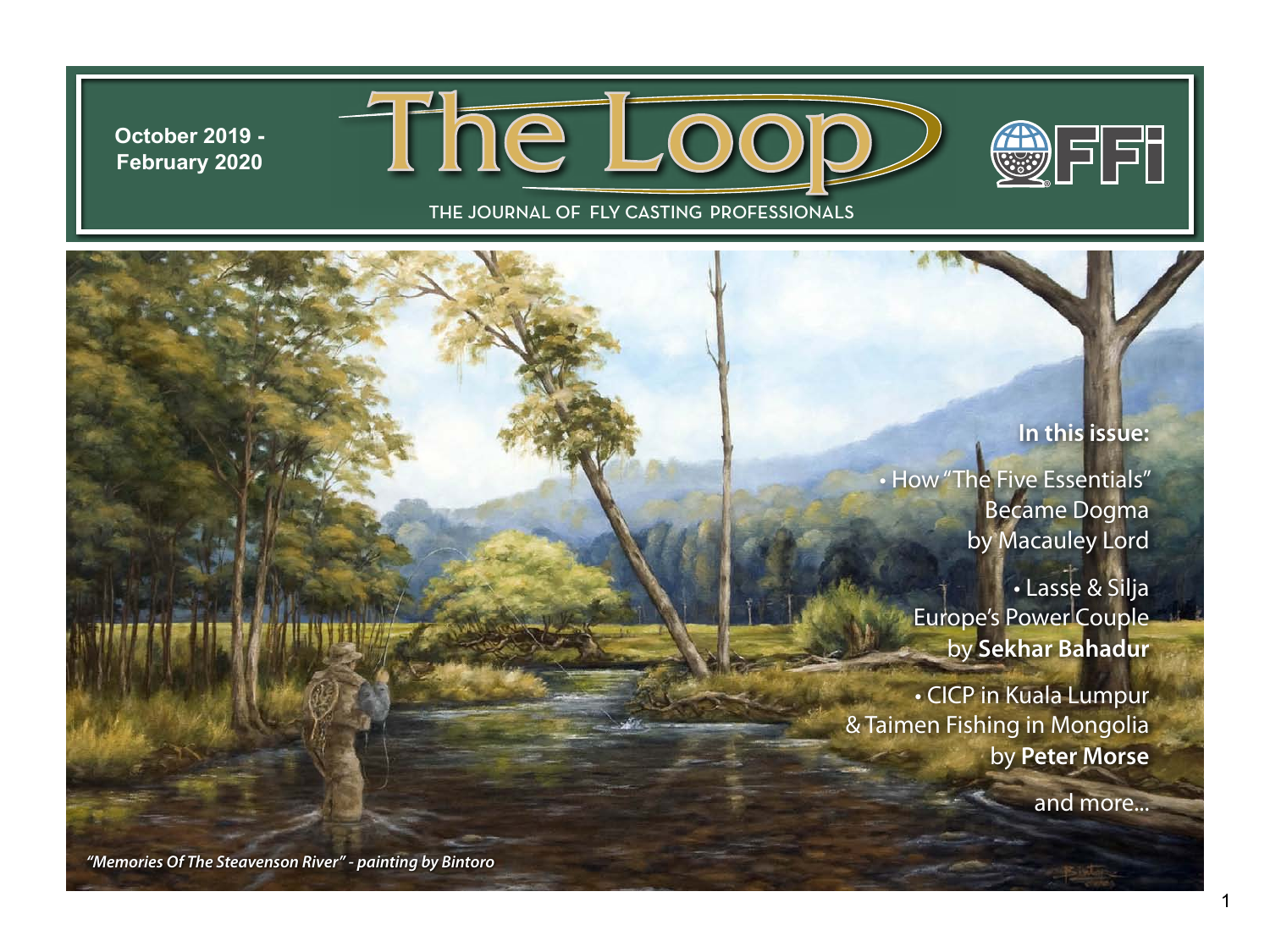#### THE LOOP, OCTOBER 2019 - FEBRUARY 2020



# Europe<sup>"</sup> s Power **Couple**

*Silja Longhurst CI, THCI and Lasse Karlsson MCI, THCI, CBOG Emeritus, Level 3 Examiner and EDP Faculty Member.*

**By Sekhar Bahadur, MCI**

*The statements and views in this article do not necessarily reflect the official stance of the FFI*

Silja and Lasse run BalticFlyFisher in Copenhagen, Denmark, a family business that imports Tim Rajeff's Echo fly-fishing tackle and OPST-Skagit products into Europe. They also run their own flycasting school and offer a guide service for avid coastal and river flyfishers in Denmark, Ireland, Scotland and elsewhere. They have been married for ten years and have two children.

*Q: Silja, how did a German-speaking lady with a very proper English surname wind up living in Denmark?*

S: Love. I grew up in Germany with a German mother and an English father in a bilingual home. My dad was always a keen fly fisher, and ever since I was small he would take me fishing. He was in the process of escaping the computer business for a full-time entrepreneurial career in the flyfishing business when I went with him on a fishing trip to Sweden. Lasse was one of the guides. That was that, as they say, and I soon moved to Copenhagen.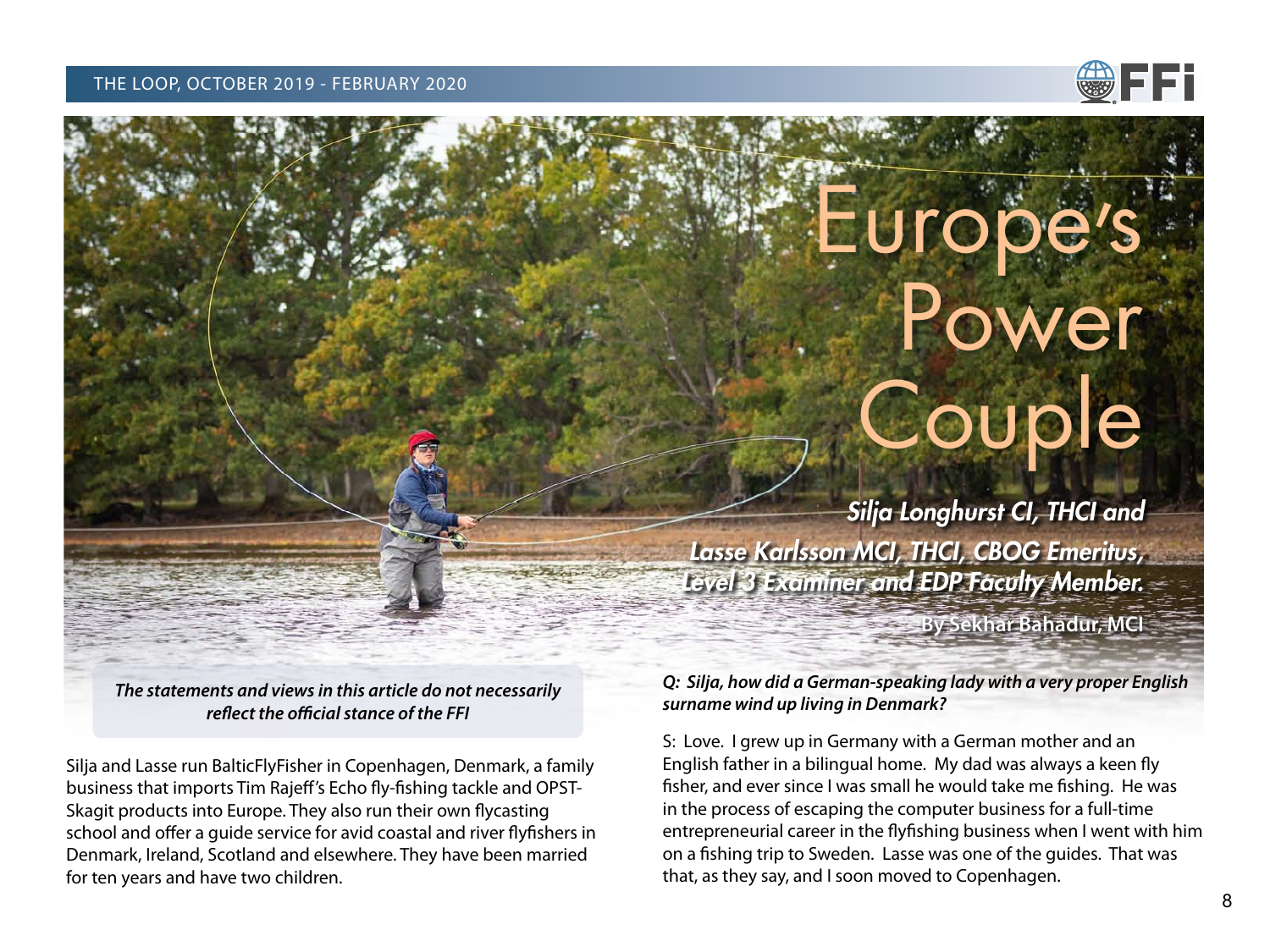#### THE LOOP, OCTOBER 2019 - FEBRUARY 2020

# **SEPTE**

# Tailing Loop

*continued ...*

*Q: Silja, I understand you gave up your day job to work full time in the fishing business as a guide and for your family's BalticFlyFisher business. Was that a difficult decision and how is it going so far?*

S: I couldn't be happier. I was working as a barista in a coffee shop, and I really loved it, but between the kids and juggling that job, the family business (which started importing Echo products and has now added OPST), on top of guiding and teaching just became too much. Now I can rebalance a bit by selling more equipment in the winter and spending more time on the water when the weather is better. Fortunately, our equipment business is doing well and growing steadily.

# *Q: Lasse, tell us about your day job.*

*L:* I'm a painter, doing both commercial and residential work. It gives me a lot of quiet time to think about things like flycasting, and it helps me practice movement and body control as well as building a strong core!

# *Q: Lasse, in what language(s) do you speak to each other? The kids?*

*L:* We speak mostly Danish and German with the kids, but Silja and I usually choose neutral territory and speak to each other in English!

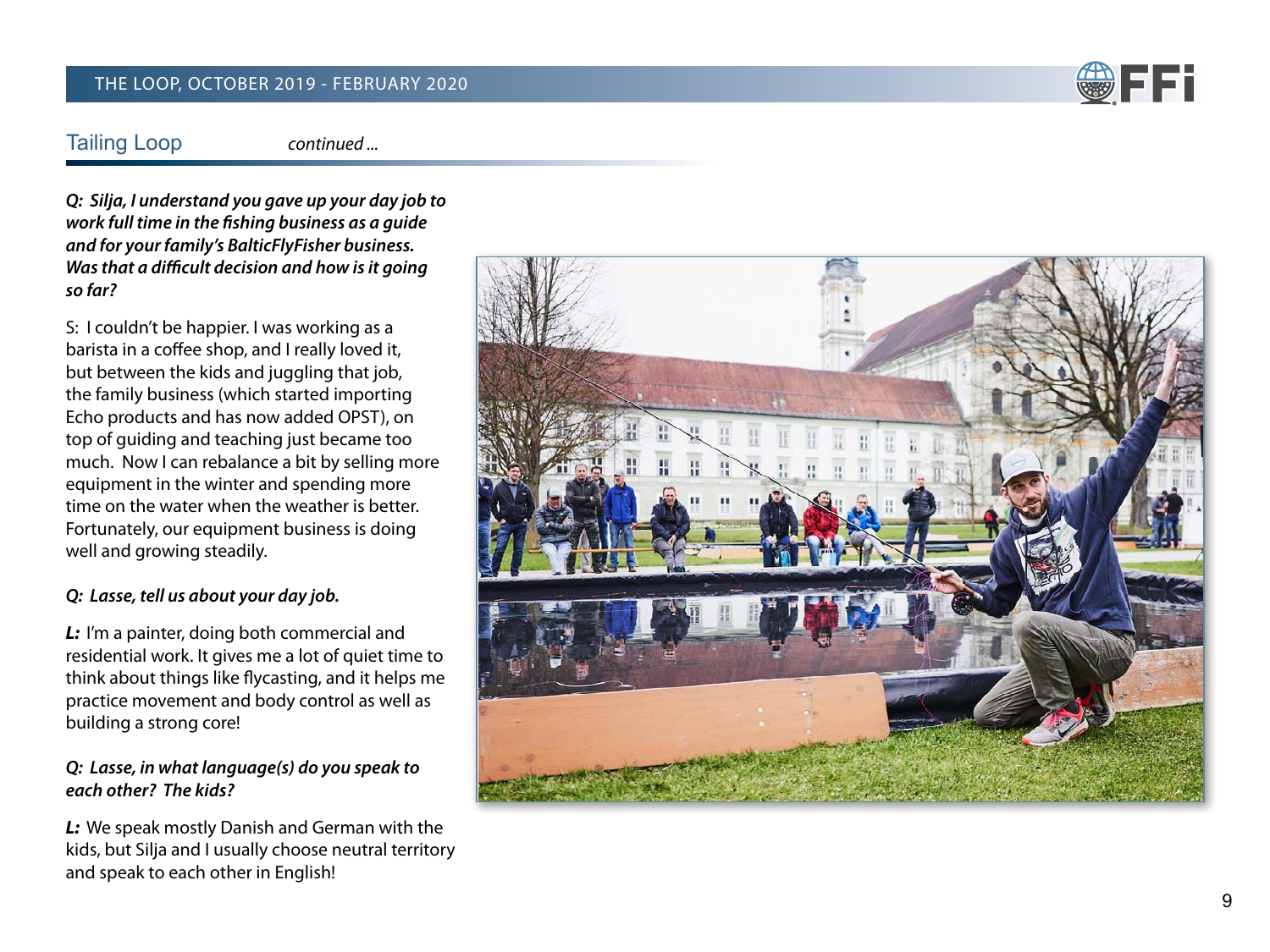

# Europe's Power Couple continued...

*Q: Silja, you are very well known as a two-handed competitive caster, guide and teacher, but you also have a CI qualification. Tell us about that journey.*

*S:* I have a master's degree in dance and also taught it professionally in Germany. But when I first moved to Copenhagen, I needed to learn Danish before I could teach. So that left me a lot of time to work at my fly casting. A while later, I heard Mel Krieger was coming on a trip to Europe, and I contacted him about becoming certified. He tested a few of us in a park in Berlin, and so, I have the great honour of being certified by Mel.

# *Q: Silja, after your CI you went for a THCI qualification and not an MCI. What was your thinking?*

*S:* I will do my MCI at some point…

*L:* She better, and soon!

*S:* …but two-handed casting is my real passion. My dance training emphasized being in the center of an icosahedron, which is a 20-sided shape, and moving our bodies in three dimensions. While singlehanded overhead casting can be a bit two dimensional for me, I find two handed casting just like a 3-dimensional dance from my training, and I just love it.

#### *Q: So who is the best two-handed caster in the family?*

*L:* Silja is. She has a real passion for it, while my passion is for singlehanded casting.

# *Q: Lasse got his THCI before you did; did he help you get ready for yours?*

*S:* Not really. We worked together maybe three times, but otherwise I pretty much stayed away from him and did my own thing.

*L:* Teaching a spouse flycasting is a bit like teaching your other half driving or swimming; it usually doesn't end well!

# *Q: Speaking of throwing lines around as a team, do you fish together often?*

*L:* No not really. Firstly, our interests are different. I grew up fishing for sea trout on the coast and for pike and other lake fish, and Silja has always been a river person. The other practical issue is the kids. Someone has to look after them, so we can't both be fishing at the same time that often. So when we do fishing trips, they are actually often separate "me time." Hopefully, when the kids are a bit older, we can all fish together more.

# *Q: Bucket list?*

# *S:* British Columbia for Steelhead!

*L:* I would also love to catch a Steelhead. But there is also something to be said about not freezing in leaking waders, as often happens at home here. Although I have done some warm water flats fishing, I'd love to do more. I really like the idea of rolling out of bed and going fishing with just a pair of shorts on!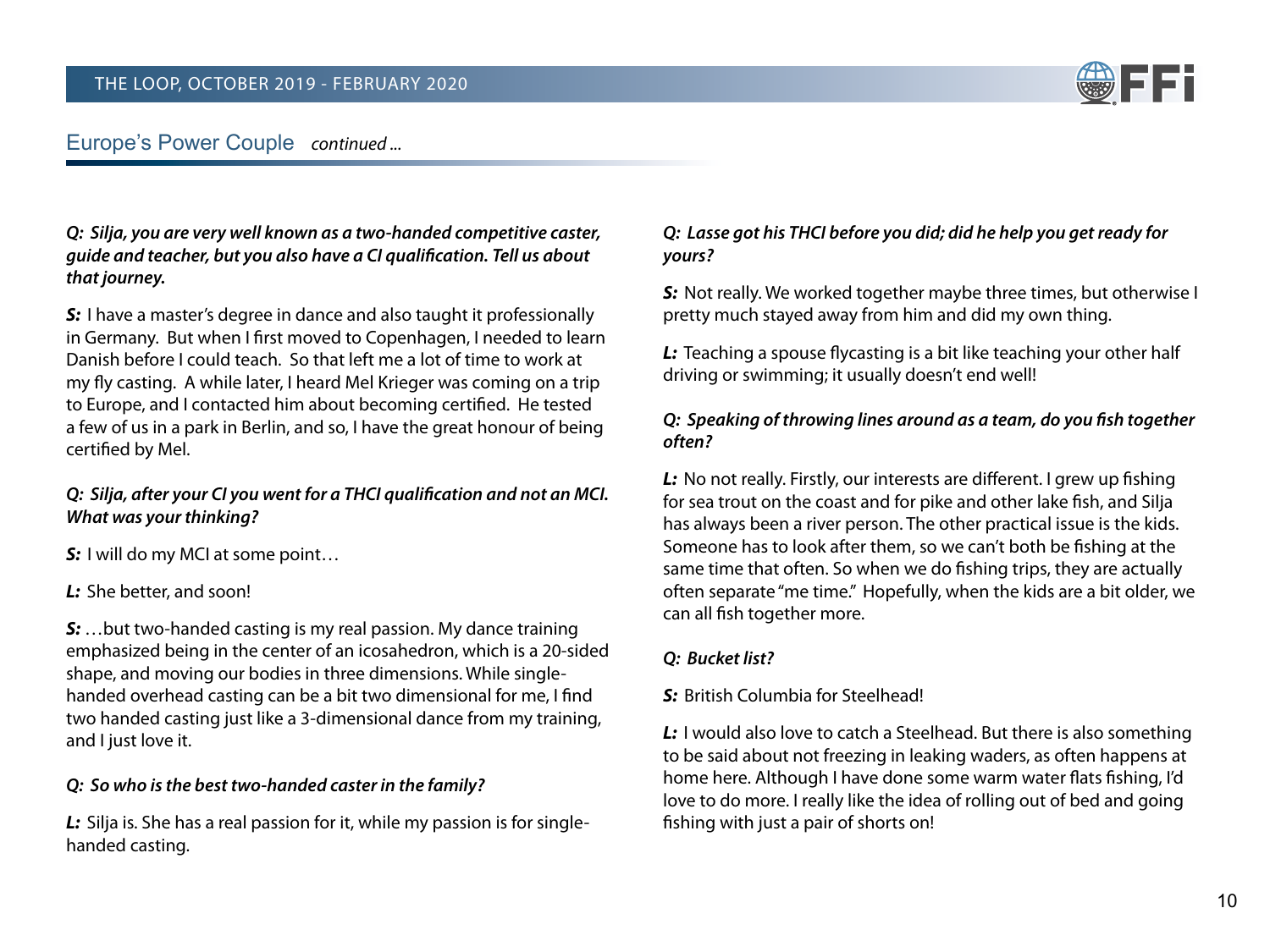

# Europe's Power Couple *continued ...*

#### *Q: Speaking of false truths, Lasse you are well known for stirring the pot with your "myth busting" demos at fairs. What are some of the misconceptions you encounter most often?*

*L:* One of the things I hear a lot about is rod loading and its derivatives. "The rod works as a spring and the objective of a good cast is to load the rod"

A fly rod actually works primarily as a bendy lever. A small rotation at the handle gets converted to a much bigger movement at the tip, in the same amount of time. Rod load is the consequence of accelerating a bendy rod –even without line it will bend quite a lot. What many people forget is that the tip of a bending rod is initially slowing down compared to that of a rigid rod, and that a bent rod is a shorter (and therefore less speed-amplifying) lever compared to a longer rigid one. All else equal, the tip of a rigid rod should have a faster average speed between rod straight positions than that of a bendy rod, as the rigid rod's tip is travelling through an arc between two points, while the bendy tip's straight line path describes a shorter path connecting the points.

Yes, the bent rod speeds up when it straightens, but I have seen no evidence that its tip speed becomes faster than that of a rigid rod for an identical energy input by the caster. We use bendy rods for other reasons: 1) If the rod bends, the tip movement can be in a much straighter line without complicated gymnastics by the caster. And moving the tip in a straighter line is more efficient than going on a detour. 2) A bendy rod also has less impact on our joints, so it is nicer to cast. Stopping a rigid rod can literally hurt you. 3) A bendy rod gives the caster feedback that he or she is accelerating without slack in the system.

If bending the rod (for its spring effect) was the primary objective, bow and arrow casts, which bend the rod far more than just the fly line would, should be the cast of choice for distance casters. Distance casters however don't use bow and arrow casts, and they actually usually prefer stiffer-than-average rods, as they bend less and have less counterflex that hinders shooting line.

Try this: cast a length of line while observing the bend in the rod, have someone hold the fluff, while you bend the rod by the same amount, then have them let go while you hold the rod still. Watch how far the line travels. You will be lucky if you can get the fluff much beyond your feet.

*L:* Another Common myth I hear: "Hauling works by bending the rod"

Hauling actually works by accelerating the line directly rather than bending an already deeply bent (and in fact unbending) rod further. Yes, pulling on a line with the rod stationary will produce a tiny bend in the tip, but compare that to the large bend already present in the rod when good casters start hauling, and it becomes clear that the part of the rod the haul should allegedly bend is a lot stiffer than the tip. The bend in the rod actually represents a loss of part of the energy the caster imparted to the line with the haul, some of which will hopefully be recovered as this additional bend straightens. When good casters are hauling, the bend in the rod is actually reducing. It is perfectly possible to effectively haul using a completely rigid rod or when hand casting. *Sports Illustrated* reported that Lefty Kreh could cast over 90 feet without a rod, and I am not a bad hand caster either – it is all in the haul.